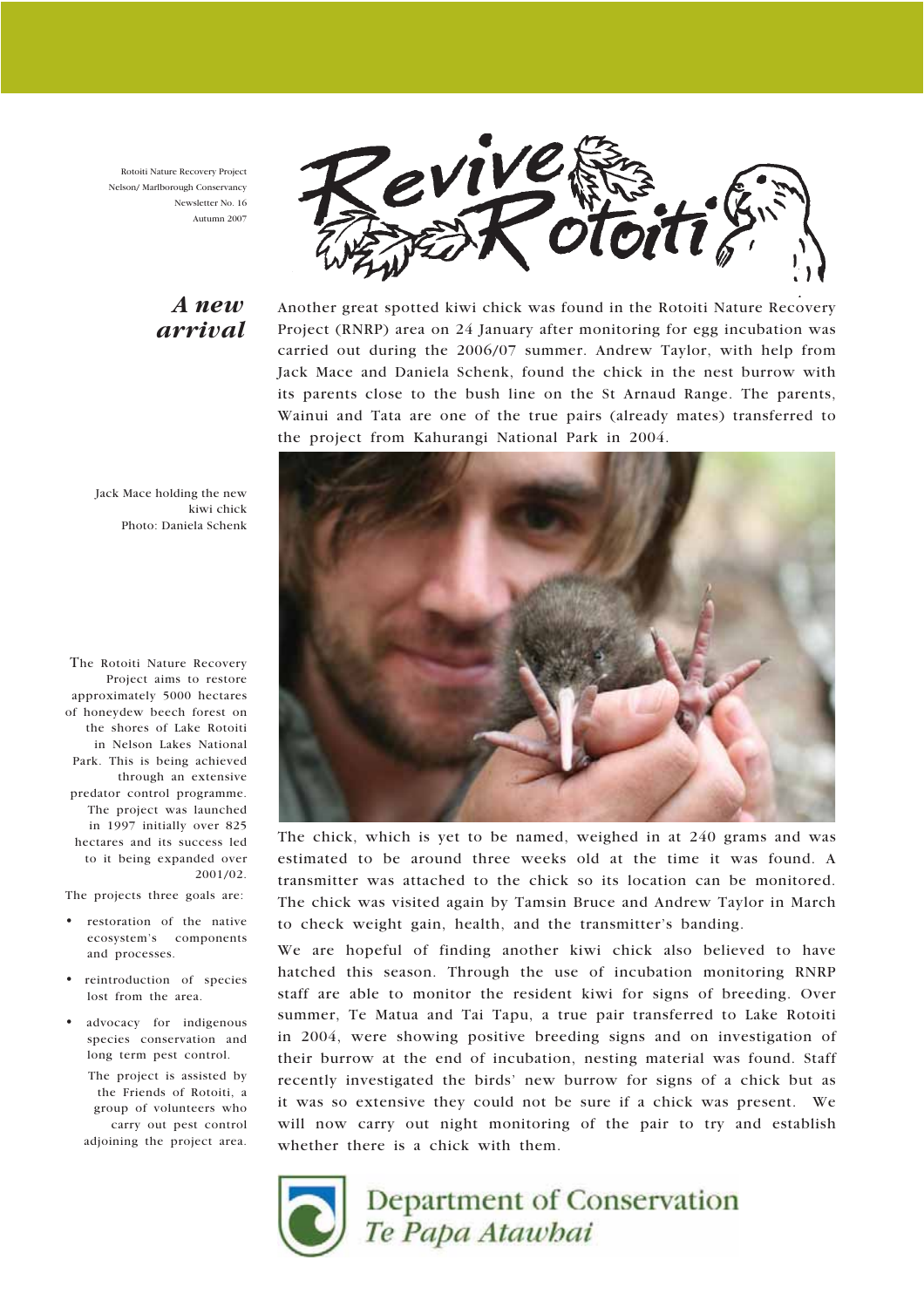### Rito - a year on

Rito, the kiwi chick found in May last year, was recaptured in January this year as part of the ongoing health monitoring programme for great spotted kiwi in the project area.

Rito, found still sharing a burrow with its parents Awaroa and Kahurangi, weighed in at a healthy 980 grams and is estimated to be around a year old now. At a weight of about 1kg a kiwi is able to defend itself against stoats.

### **Update** on kiwi movements



Resident kiwi from the first transfer in 2004 are all healthy and remain in their established territories. Unfortunately Onetahua, a lone male last located in the Lakehead area, had his transmitter fail some time ago. We are looking at carrying out 'night listening' in the Lakehead area to see if we can locate the bird and fit him with another transmitter.



Daniela Schenk holding Rito

All the adults from the second transfer in 2006 are well and have now established territories. The two true pairs – Puremahaia (male) and Pariwhakaoho, Motupipi (male) and Anatoki - are still displaying pair bonding. The reconfigured pair, Onahau (male) and Onekaka continue to stay close together although Onahau has dropped his transmitter. He will hopefully be located and have a new transmitter fitted at some stage.

Waitapu (female) who was released close to Takaka (former mate of Rameka who died in 2006) had also dropped her transmitter but was caught later in a 'day' burrow with Takaka, showing that they have paired up.

None of the birds from the second transfer have showed any signs of breeding this season which follows the same pattern as the birds from the first transfer. We are hopeful that once settled the birds may breed next year.

### Rat control

The 1080 (sodium fluoroacetate) control operation which was carried out in December 2006 within the lower RNRP core area did not achieve the desired knockdown in rat numbers. Before the 1080 operation, rats were monitored through tracking tunnels at 40%. After the operation tracking rates had dropped slightly to 28%. A successful 1080 operation should see rat tracking rates drop to less then 5%. This result put a temporary hold on the project's subsequent rat control operation through January-March involving use of the existing trapping network to identify residual pockets of rats which would then be targeted using the toxin Brodifacoum.

There are a number of possible reasons why the target result for the 1080 operation was not met. These include the timing of the operation, which may have been too late into the season, and an abundance of alternative food resources. Last autumn we recorded the second largest beech mast (energy wise) on record.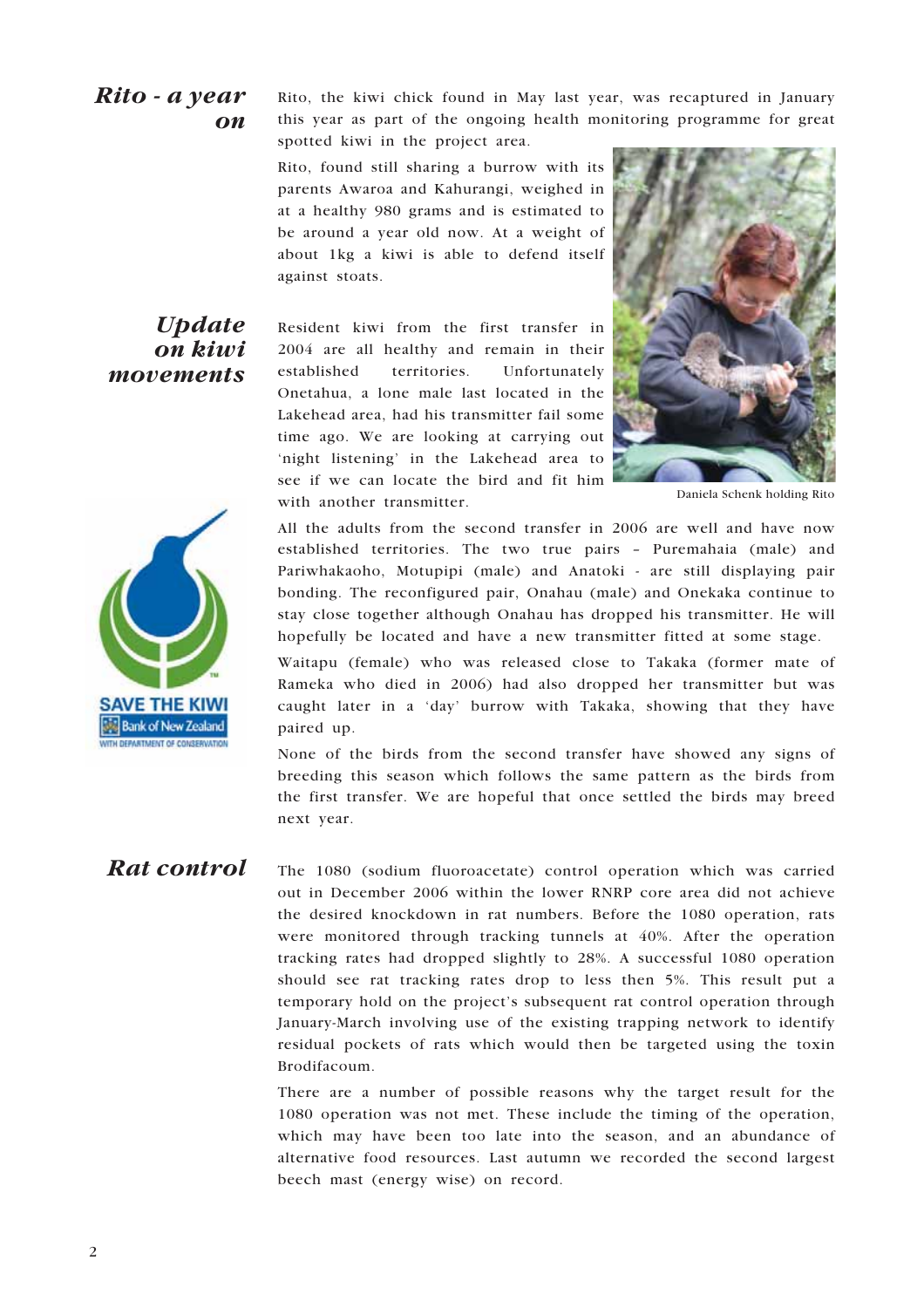In discussions with the RNRP Advisory Group about the proposed rodent control programme, it has been decided that the trapping network will be shut down. The proposed Brodifacoum operation will not be carried out either and instead we will be trialling a new toxin. The trial will be carried out using existing bait stations within the core 825 ha rodent grid in the lower RNRP. The design of the trial is yet to be confirmed.

#### No wasp control was carried out this summer for the Rotoiti Nature Recovery Project due to difficulties in obtaining a suitable insecticide. For various reasons, supplies of wasp toxins used in previous years, Finitron and Fipronil, were not available to us at the time. Wasp control

The absence of wasp control will have had a considerable impact on native wildlife with wasps preying on invertebrates and competing with some birds, lizards, insects and bats for honeydew as food. Residents and visitors have also had to contend with more wasps than usual around the St Arnaud village and Lake Rotoiti as the wasp control by the Department of Conservation and Friends of Rotoiti has had the added benefit of reducing their annoyance to people.

Fortunately with a wet start to summer, wasp numbers were lower then they might have been this summer, though still high enough to do ecological damage. Wasps began to die off towards the end of March as the weather cooled. We're hopeful we can secure a suitable toxin to carry out wasp control as usual next summer.

#### The Rotoiti Nature Recovery Project has for six years benefited from the St Arnaud Village weeds programme, run by biodiversity threats ranger Dan Chisnall and supported by the majority of St Arnaud landowners. The programme targets invasive weed species on private and public land in the St Arnaud area which in turn provides protection to the Weed control



Peter Russell holding a selection of invasive weeds

project. Thirty nine weed species are high priorities for control by DOC in the St Arnaud area and three of these – cotoneaster, Darwin's barberry and rowan are of particular concern to the RNRP as, being shade tolerant species, they are able to successfully invade the beech forest. From May 2005 to the present time, 231 rowan, 364 cotoneaster and 39 Darwin's barberry, all of varying maturity, have been removed from the margins of the RNRP. The Nelson Lakes Area Office has fact sheets on native alternatives to these plants and Dan is happy to give advice on controlling weed species on private property. Please contact the Nelson Lakes Area Office, phone (03) 521 1806 if you would like more information.

### Friends of Rotoiti

The group have had a productive summer, carrying out weekly checks on their stoat and possum control lines and fortnightly checks on their rat control lines. After the group's meeting in November 2006 it was decided to increase the density of rat traps on rat control lines adjacent to the RNRP. Traps along these lines are now spaced at 25m rather then 50m.